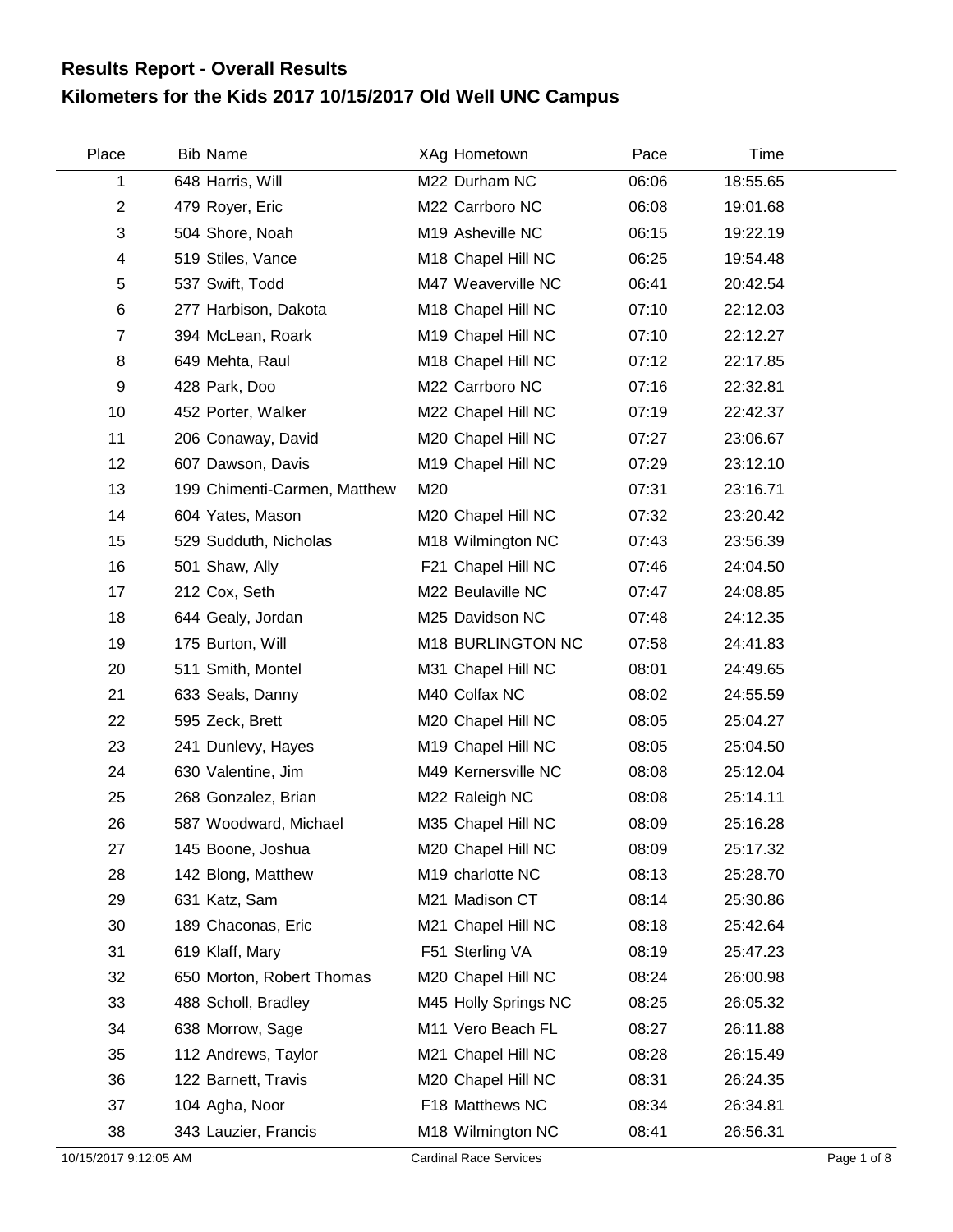| Place | <b>Bib Name</b>        | XAg Hometown               | Pace  | Time     |
|-------|------------------------|----------------------------|-------|----------|
| 39    | 472 Riley, Maggie      | F12 louisburg NC           | 08:42 | 26:58.67 |
| 40    | 492 Schwartz, Zachary  | M <sub>18</sub> Waxhaw NC  | 08:43 | 27:00.22 |
| 41    | 202 Clawson, Samuel    | M21 Carrboro NC            | 08:43 | 27:02.71 |
| 42    | 282 Harris, Jason      | M45 High Point NC          | 08:45 | 27:08.03 |
| 43    | 294 Hicks, Eric        | M19 Chapel Hill NC         | 08:47 | 27:14.12 |
| 44    | 639 Nelson, Ben        | M12 Chapel Hill NC         | 08:50 | 27:22.42 |
| 45    | 253 Fejfar, Donald     | M18                        | 08:52 | 27:28.71 |
| 46    | 215 Crosswell, Molly   | F <sub>19</sub>            | 08:52 | 27:30.33 |
| 47    | 598 Bower, Will        | M18 Charlotte NC           | 08:54 | 27:35.73 |
| 48    | 429 Parrish, Grayson   | M18 Creedmoor NC           | 08:57 | 27:43.90 |
| 49    | 234 Devine, Marissa    | F20 Siler City NC          | 08:58 | 27:46.84 |
| 50    | 585 Womble, Jack       | M18 Butner NC              | 09:01 | 27:56.93 |
| 51    | 440 Perjar, Kristina   | F18 Chapel Hill NC         | 09:03 | 28:02.15 |
| 52    | 281 Harris, Caroline   | F18 High Point NC          | 09:05 | 28:08.27 |
| 53    | 318 Jones, Ashley      | F18 Kitty Hawk NC          | 09:08 | 28:19.37 |
| 54    | 313 Janicello, Ezekiel | M22 BURLINGTON NC          | 09:10 | 28:24.99 |
| 55    | 232 Desai, Baldev      | M18 cramerton NC           | 09:10 | 28:25.50 |
| 56    | 615 Li, Vincent        | M20 Chapel Hill NC         | 09:10 | 28:26.44 |
| 57    | 640 Ruhe, Megan        | F20 Charlotte NC           | 09:11 | 28:27.75 |
| 58    | 157 Breito, Nathan     | M35 Durham NC              | 09:13 | 28:34.03 |
| 59    | 408 Mitchell, Susan    | F48                        | 09:14 | 28:37.09 |
| 60    | 629 Dawson, Dene       | M50 Concord NC             | 09:15 | 28:41.81 |
| 61    | 185 Cannon, Laura      | F31 Chapel Hill NC         | 09:17 | 28:48.01 |
| 62    | 635 Michael, Evan      | M12 Chapel Hill NC         | 09:19 | 28:51.53 |
| 63    | 642 Nelson, Kc         | M41 Chapel Hill NC         | 09:21 | 28:57.63 |
| 64    | 254 Feng, Kyle         | M <sub>18</sub> Cary NC    | 09:21 | 28:58.81 |
| 65    | 592 Younts, Chandler   | F19 Chapel Hill NC         | 09:24 | 29:07.02 |
| 66    | 597 Zwemer, Eric       | M33 Chapel Hill NC         | 09:25 | 29:10.11 |
| 67    | 179 Callahan, Chris    | M46 Raleigh NC             | 09:30 | 29:26.36 |
| 68    | 256 Field, Nicholas    | M <sub>18</sub> Raleigh NC | 09:31 | 29:31.37 |
| 69    | 115 Ashford, Hadley    | F21 Carrboro NC            | 09:32 | 29:32.36 |
| 70    | 238 Drake, Jordan      | M21 Chapel Hill NC         | 09:32 | 29:33.74 |
| 71    | 160 Brickner, Suzanne  | F53 Concord NC             | 09:33 | 29:35.33 |
| 72    | 626 Chandler, Mark     | M31 Chapel Hill NC         | 09:40 | 29:57.01 |
| 73    | 357 Liu, Andy          | M32 Durham NC              | 09:40 | 29:57.02 |
| 74    | 383 masters, Bobby     | M19 Wilmington NC          | 09:40 | 29:57.62 |
| 75    | 377 Manolakis, Charlie | M22 Chapel Hill NC         | 09:42 | 30:05.31 |
| 76    | 382 Masten, Scott      | M49 Raleigh NC             | 09:43 | 30:08.17 |
| 77    | 605 Weintraub, Claire  | F21 Carrboro NC            | 09:51 | 30:32.42 |
| 78    | 285 Hausler, Jennifer  | F21 Chapel Hill NC         | 09:51 | 30:32.74 |
| 79    | 422 Niggles, lan       | M19 Chapel Hill NC         | 09:52 | 30:34.01 |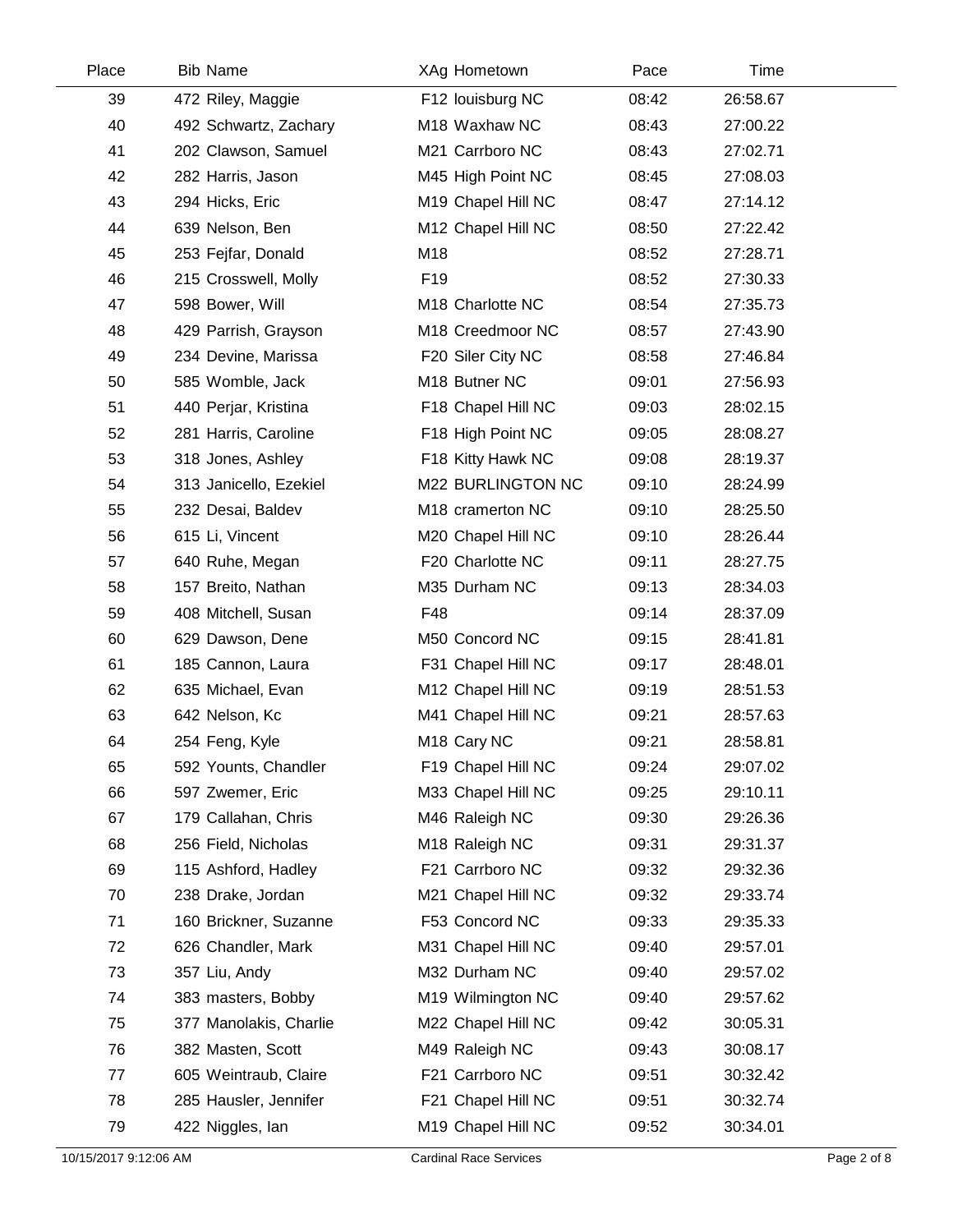| Place | <b>Bib Name</b>        | XAg Hometown         | Pace  | Time     |  |
|-------|------------------------|----------------------|-------|----------|--|
| 80    | 621 Klaff, Lindsey     | F18 Sterling VA      | 09:52 | 30:36.12 |  |
| 81    | 133 Berry, Elizabeth   | F20 Chapel Hill NC   | 09:53 | 30:38.50 |  |
| 82    | 401 Michot, Brian      | M50 Raleigh NC       | 09:53 | 30:38.96 |  |
| 83    | 225 DeBord, Taylor     | F18 Davidson NC      | 09:54 | 30:40.16 |  |
| 84    | 632 Valentine, Shannon | F49 Kernersville NC  | 09:55 | 30:45.53 |  |
| 85    | 543 Teixeira, Gabriela | F24 Chapel Hill NC   | 09:57 | 30:51.79 |  |
| 86    | 361 Locklear, Rachel   | F19 Chapel Hill NC   | 09:58 | 30:53.13 |  |
| 87    | 358 Locklear, Caroline | F15 Wilmington NC    | 09:58 | 30:54.15 |  |
| 88    | 555 Trull, Lauren      | F19 Kannapolis NC    | 09:59 | 30:57.10 |  |
| 89    | 425 Norville, Kaylyn   | F19 Tarboro NC       | 10:01 | 31:02.64 |  |
| 90    | 651 Norden, Wyatt      | M18 Alpharetta GA    | 10:02 | 31:05.61 |  |
| 91    | 349 Leggett, Todd      | M46 Chapel Hill NC   | 10:02 | 31:06.37 |  |
| 92    | 478 Rogers, Mary       | F54 Boone NC         | 10:02 | 31:07.73 |  |
| 93    | 325 Khan, Akib         | M21 Chapel Hill NC   | 10:07 | 31:22.60 |  |
| 94    | 544 Tewksbury, Anne    | F19 greensboro NC    | 10:08 | 31:24.66 |  |
| 95    | 286 Hayes, Brennen     | M20 Durham NC        | 10:10 | 31:31.41 |  |
| 96    | 628 Schneider, Sami    | F21 Cary NC          | 10:11 | 31:33.55 |  |
| 97    | 593 Zadeh, Sena        | M17 Durham NC        | 10:14 | 31:43.03 |  |
| 98    | 117 Bafia, Nicholas    | M20 Chapel Hill NC   | 10:15 | 31:45.58 |  |
| 99    | 105 Ahmad, Anam        | F21 Cary NC          | 10:15 | 31:45.81 |  |
| 100   | 470 Reilly, Jaycee     | F20 Chapel Hill NC   | 10:15 | 31:47.45 |  |
| 101   | 236 Doolen, Sarah      | F21 Chapel Hill NC   | 10:16 | 31:49.09 |  |
| 102   | 262 Gay, James         | M53 Raleigh NC       | 10:20 | 32:02.04 |  |
| 103   | 620 Klaff, Caroline    | F23 Sterling VA      | 10:21 | 32:05.68 |  |
| 104   | 634 Katz, Carolyn      | F54 Madison CT       | 10:22 | 32:08.48 |  |
| 105   | 489 Scholl, Tatum      | F18 Holly Springs NC | 10:27 | 32:23.67 |  |
| 106   | 167 Bryant, Nancy      | F52 Calabash NC      | 10:27 | 32:23.84 |  |
| 107   | 249 Farrell, Samuel    | M18 Chapel Hill NC   | 10:30 | 32:33.10 |  |
| 108   | 567 Wayland, Emily     | F22 Raleigh NC       | 10:30 | 32:34.06 |  |
| 109   | 515 Spicer, Christian  | M18 Chapel Hill NC   | 10:31 | 32:35.26 |  |
| 110   | 128 Belcher, Abigail   | F20 Chapel Hill NC   | 10:32 | 32:39.09 |  |
| 111   | 609 Stogner, Emma      | F18 Chapel Hill NC   | 10:34 | 32:46.87 |  |
| 112   | 170 Burg, Olivia       | F16 Oak Ridge NC     | 10:36 | 32:51.38 |  |
| 113   | 618 Smith, Laurie      | F60 Chapel Hill NC   | 10:37 | 32:55.80 |  |
| 114   | 491 Schoolfield, Suzie | F19 Wilmington NC    | 10:38 | 32:57.67 |  |
| 115   | 622 Grantham, Todd     | M47 Durham NC        | 10:41 | 33:08.36 |  |
| 116   | 306 Hower, John        | M52 Holly Springs NC | 10:42 | 33:09.50 |  |
| 117   | 410 Montjoy, Jake      | M15                  | 10:45 | 33:18.73 |  |
| 118   | 235 Dix, Todd          | M51 High Point NC    | 10:50 | 33:36.00 |  |
| 119   | 359 Locklear, Cindy    | F52 Wilmington NC    | 10:53 | 33:43.21 |  |
| 120   | 245 Elias, Hope Anne   | F18 Chapel Hill NC   | 10:55 | 33:50.60 |  |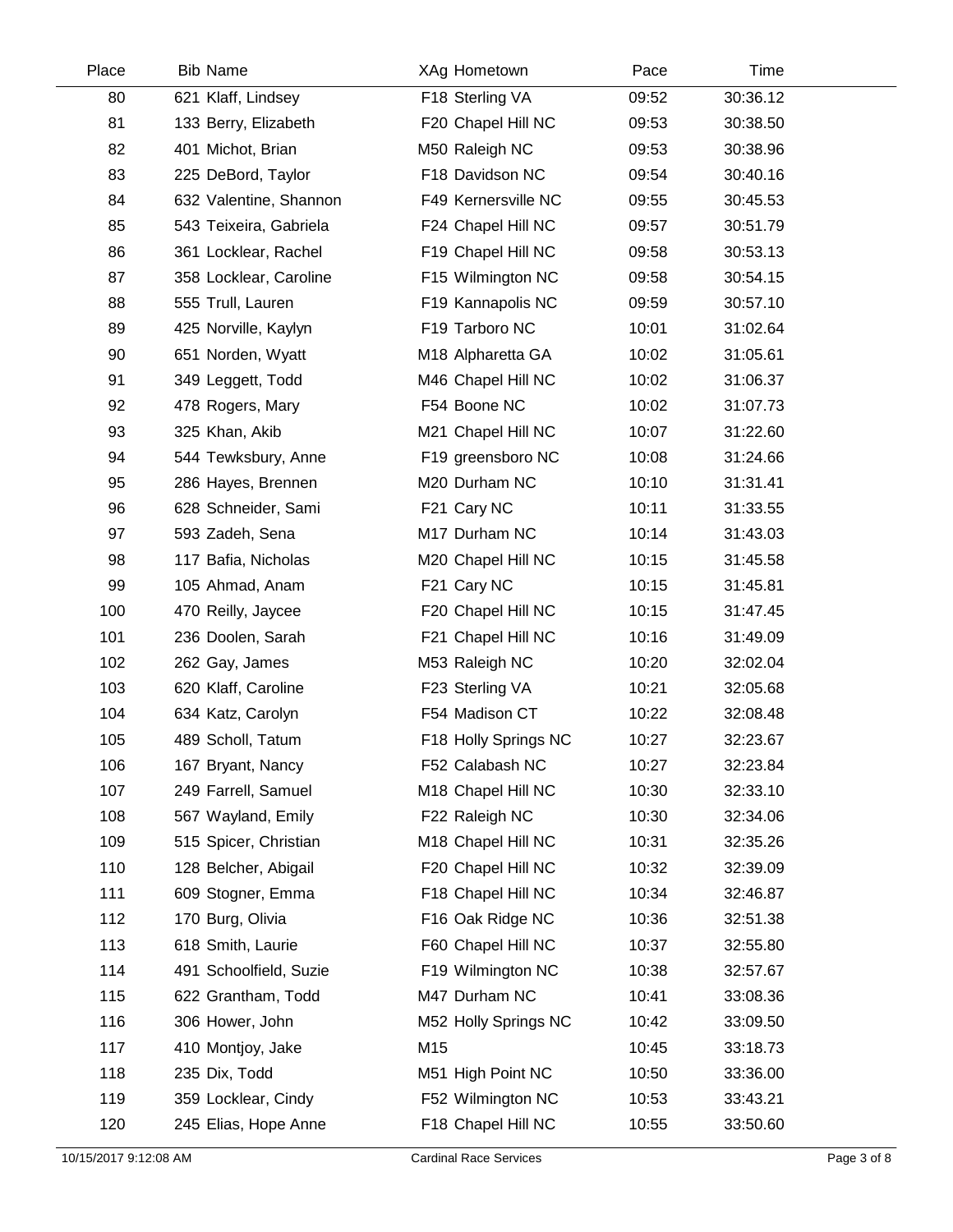| Place | <b>Bib Name</b>          | XAg Hometown        | Pace  | Time     |  |
|-------|--------------------------|---------------------|-------|----------|--|
| 121   | 301 Holt, Sophia         | F19 Chapel Hill NC  | 10:56 | 33:52.69 |  |
| 122   | 263 Gay, Joan            | F52 Raleigh NC      | 11:02 | 34:10.69 |  |
| 123   | 151 Bowyer, Katie        | F16 Gastonia NC     | 11:04 | 34:19.83 |  |
| 124   | 334 Kruse, Rick          | M52 Ann Arbor MI    | 11:05 | 34:21.11 |  |
| 125   | 333 Kruse, Miranda       | F22 Carrboro NC     | 11:05 | 34:21.25 |  |
| 126   | 165 Browne, Jake         | M20 Chapel Hill NC  | 11:05 | 34:21.85 |  |
| 127   | 317 Jerden, Amelia       | F19 Raleigh NC      | 11:06 | 34:25.05 |  |
| 128   | 321 Joseph, Sophie       | F19 Chapel Hill NC  | 11:08 | 34:30.08 |  |
| 129   | 411 Montjoy, Zoe         | F18 Cary NC         | 11:09 | 34:32.91 |  |
| 130   | 309 Ireton, Candace      | F51 Asheville NC    | 11:14 | 34:49.23 |  |
| 131   | 227 Delcid, Brayan       | M21 Hillsborough NC | 11:14 | 34:50.90 |  |
| 132   | 572 Westerholt, Pierce   | M19 Concord NC      | 11:15 | 34:53.74 |  |
| 133   | 652 Seals, Tori          | F18 Colfax NC       | 11:15 | 34:53.92 |  |
| 134   | 636 Michael, Ella        | F10 Chapel Hill NC  | 11:16 | 34:56.60 |  |
| 135   | 135 Betancur, Santiago   | M23 Chapel Hill NC  | 11:16 | 34:56.66 |  |
| 136   | 485 Sandino, Kyle        | M15 Huntersville NC | 11:16 | 34:56.91 |  |
| 137   | 637 Michael, Steve       | M50 Chapel Hill NC  | 11:17 | 34:57.52 |  |
| 138   | 208 Cooley, Michelle     | F18 Hillsborough NC | 11:17 | 34:58.90 |  |
| 139   | 213 Creech, Samantha     | F19 Goldsboro NC    | 11:19 | 35:03.85 |  |
| 140   | 603 Provencher, Nicholas | M19 Chapel Hill NC  | 11:22 | 35:14.80 |  |
| 141   | 599 Bucher, Emily        | F18 Lebanon NJ      | 11:23 | 35:16.08 |  |
| 142   | 449 pontrelli, kiley     | f26 Chapel Hill NC  | 11:24 | 35:21.53 |  |
| 143   | 258 Flynn, Katie         | F20 Charlotte NC    | 11:31 | 35:40.62 |  |
| 144   | 291 Hepburn, Elle        | F18 Apex NC         | 11:34 | 35:51.49 |  |
| 145   | 290 Hepburn, Elele       | F18 Apex NC         | 11:34 | 35:52.70 |  |
| 146   | 397 McLendon, Woody      | M52 Waxhaw NC       | 11:35 | 35:54.41 |  |
| 147   | 396 McLendon, Suzanne    | F21 Waxhaw NC       | 11:35 | 35:55.42 |  |
| 148   | 545 Thomas, Nicole       | F20 Morrisville NC  | 11:36 | 35:57.19 |  |
| 149   | 279 Harrell, Logan       | F <sub>18</sub>     | 11:39 | 36:06.50 |  |
| 150   | 129 Bell, Erika          | F18 Chapel Hill NC  | 11:41 | 36:13.72 |  |
| 151   | 438 Patton, Margaret     | F18 Wilmington NC   | 11:42 | 36:16.89 |  |
| 152   | 111 Anand, Aaron         | M19                 | 11:43 | 36:17.86 |  |
| 153   | 554 Trull, Joseph        | M46 Kannapolis NC   | 11:48 | 36:34.34 |  |
| 154   | 289 Haymond, Hailey      | F18 Cary NC         | 11:49 | 36:38.46 |  |
| 155   | 346 Leggett, Caroline    | F17 Chapel Hill NC  | 11:52 | 36:48.19 |  |
| 156   | 624 Lloyd, Keegan        | F20 Chapel Hill NC  | 11:53 | 36:51.79 |  |
| 157   | 516 Stang, Hannah        | F33 Carrboro NC     | 12:00 | 37:11.26 |  |
| 158   | 127 Beavers, Marie       | F52 Charlotte NC    | 12:02 | 37:19.52 |  |
| 159   | 164 Browne, Bob          | M51 Pfafftown NC    | 12:05 | 37:28.91 |  |
| 160   | 623 Long, Victoria       | F20 Advance NC      | 12:08 | 37:37.88 |  |
| 161   | 366 Loudermelk, Shana    | F20 Chapel Hill NC  | 12:09 | 37:39.00 |  |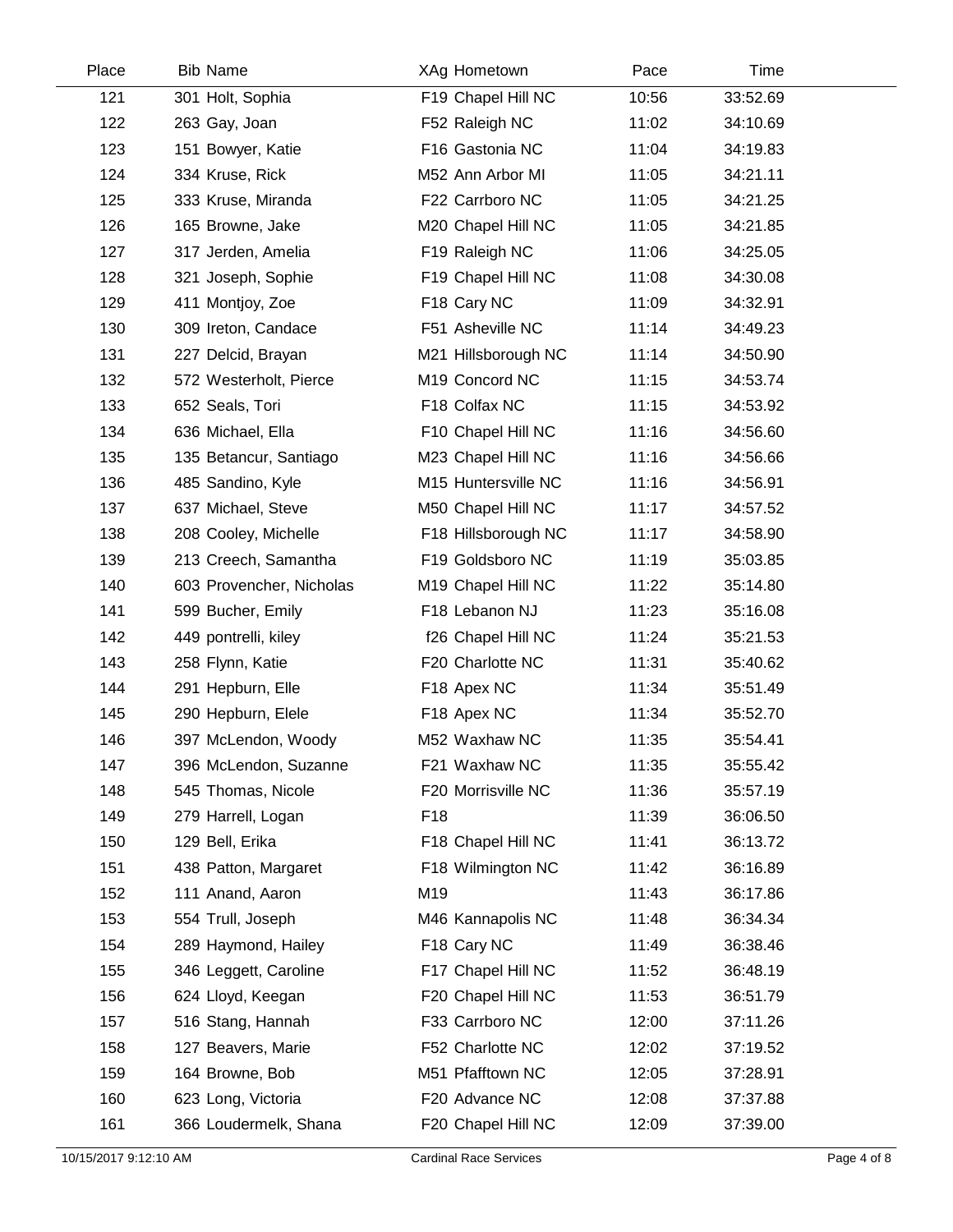| Place | <b>Bib Name</b>         | XAg Hometown        | Pace  | Time     |  |
|-------|-------------------------|---------------------|-------|----------|--|
| 162   | 606 Graham, Lawrence    | M21 Taylorsville NC | 12:09 | 37:39.03 |  |
| 163   | 446 Pierce, Allie       | F <sub>19</sub>     | 12:10 | 37:44.30 |  |
| 164   | 186 Castellano, Anna    | F19 Chapel Hill NC  | 12:11 | 37:44.60 |  |
| 165   | 547 Thompson, Kimberly  | F21 Raleigh NC      | 12:11 | 37:46.20 |  |
| 166   | 193 Cherkez, Polina     | F19 Hickory NC      | 12:12 | 37:48.84 |  |
| 167   | 125 Bauman, Brooke      | F18 Chapel Hill NC  | 12:13 | 37:52.50 |  |
| 168   | 557 Tyson, Hayle        | F18 Chapel Hill NC  | 12:13 | 37:53.29 |  |
| 169   | 643 Ratley, Grace       | F18 Chapel Hill NC  | 12:14 | 37:53.93 |  |
| 170   | 344 Laws, Brianna       | F <sub>19</sub>     | 12:17 | 38:04.29 |  |
| 171   | 571 Westerholt, Madison | F19 Concord NC      | 12:19 | 38:09.80 |  |
| 172   | 269 Gonzalez, Isabella  | F18 Chapel Hill NC  | 12:24 | 38:26.38 |  |
| 173   | 384 Masters, Julia      | F18 Chapel Hill NC  | 12:24 | 38:26.67 |  |
| 174   | 416 Morlock, Meredith   | F48 Cary NC         | 12:25 | 38:30.11 |  |
| 175   | 601 Eaker, Alex         | M19 Chapel Hill NC  | 12:31 | 38:47.32 |  |
| 176   | 508 Smith, Alexandra    | F19 Chapel Hill NC  | 12:33 | 38:54.62 |  |
| 177   | 614 Arroyo, Leslie      | F21 Chapel Hill NC  | 12:34 | 38:56.56 |  |
| 178   | 588 Woolverton, Cody    | M18 Youngsville NC  | 12:34 | 38:56.75 |  |
| 179   | 218 Daniel, Brittany    | F18 Franklinton NC  | 12:34 | 38:56.94 |  |
| 180   | 406 Mitchell, Emily     | F23 Chapel Hill NC  | 12:38 | 39:09.50 |  |
| 181   | 147 Boushell, Rachel    | F23 Chapel Hill NC  | 12:38 | 39:09.97 |  |
| 182   | 548 Thompson, Krissy    | F18 Raleigh NC      | 12:40 | 39:17.23 |  |
| 183   | 292 Hepburn, Jade       | F13 Apex NC         | 12:43 | 39:26.33 |  |
| 184   | 293 Hepburn, Kari       | F49 Apex NC         | 12:45 | 39:30.31 |  |
| 185   | 581 Winstead, Josie     | F19 Chapel Hill NC  | 12:52 | 39:52.67 |  |
| 186   | 427 Nunn, Sylvia        | F10 Chapel Hill NC  | 12:56 | 40:06.14 |  |
| 187   | 430 Patek, Sheila       | F44 Chapel Hill NC  | 12:56 | 40:06.40 |  |
| 188   | 330 Knoepfel, Irene     | F18 Chapel Hill NC  | 12:58 | 40:12.20 |  |
| 189   | 627 Cupitt, Howard      | M75 DURHAM NC       | 13:00 | 40:18.24 |  |
| 190   | 542 Taylor, Lori        | F34 Raleigh NC      | 13:01 | 40:20.95 |  |
| 191   | 541 Taylor, Eric        | M34 Raleigh NC      | 13:01 | 40:21.57 |  |
| 192   | 608 Siano, Anthony      | M21 Chapel Hill NC  | 13:05 | 40:33.07 |  |
| 193   | 280 Harrell, Stephanie  | F46                 | 13:08 | 40:43.50 |  |
| 194   | 214 Creech, Tim         | M60 Goldsboro NC    | 13:10 | 40:49.70 |  |
| 195   | 158 Brewer, David       | M19 Chapel Hill NC  | 13:18 | 41:14.89 |  |
| 196   | 347 Leggett, Claire     | F18 Chapel Hill NC  | 13:20 | 41:21.35 |  |
| 197   | 490 Schoolfield, Susan  | F56 Wilmington NC   | 13:21 | 41:22.12 |  |
| 198   | 405 Mitchell, Duncan    | M18                 | 13:21 | 41:23.69 |  |
| 199   | 498 SELBY, WL           | M57                 | 13:22 | 41:25.37 |  |
| 200   | 497 SELBY, LAURA        | F <sub>19</sub>     | 13:22 | 41:27.19 |  |
| 201   | 617 Heffron, Joshua     | M29 Chapel Hill NC  | 13:24 | 41:31.10 |  |
| 202   | 381 Masten, Paige       | F18 Raleigh NC      | 13:25 | 41:36.08 |  |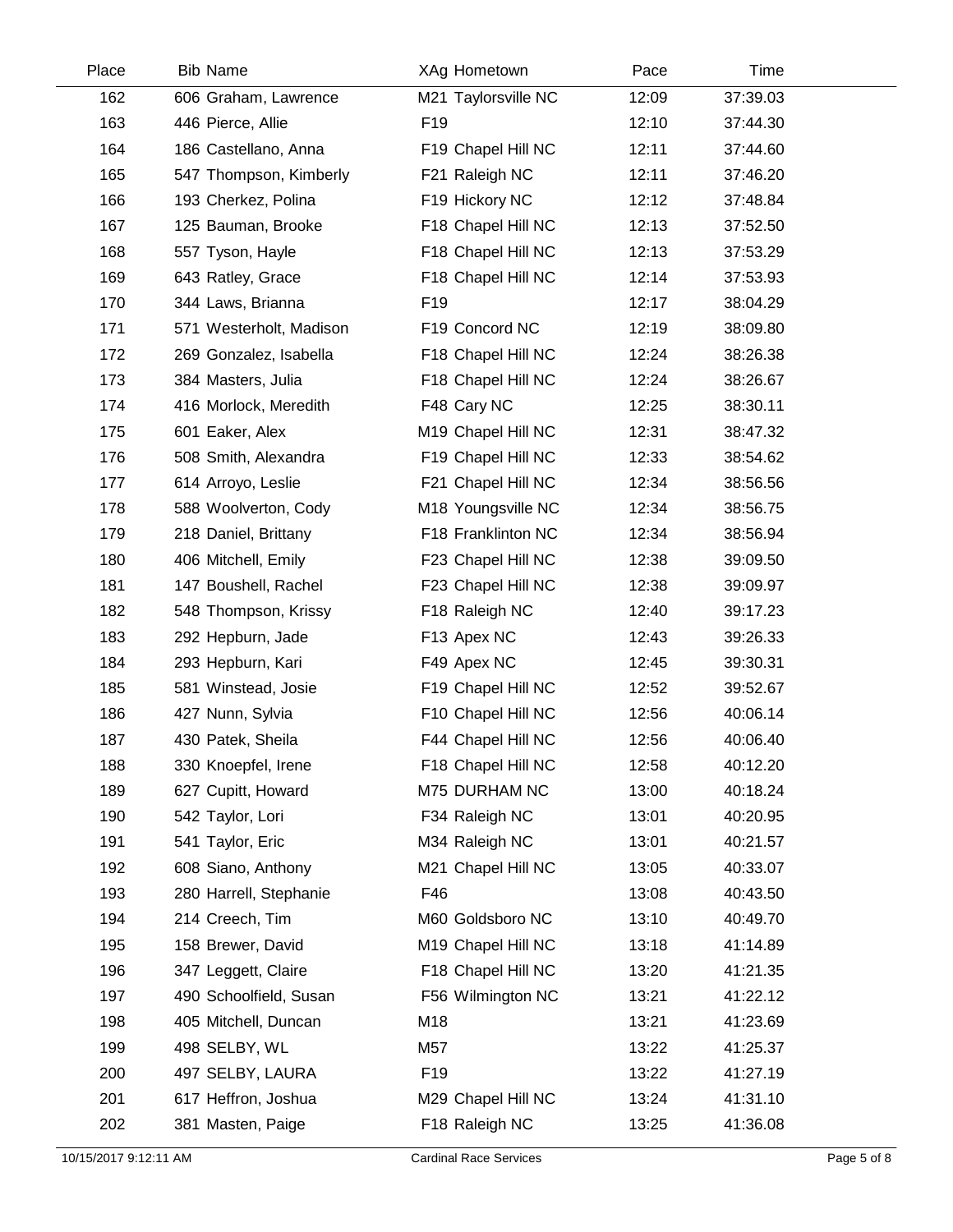| Place | <b>Bib Name</b>          | XAg Hometown        | Pace  | Time     |  |
|-------|--------------------------|---------------------|-------|----------|--|
| 203   | 131 Benson, Jenna        | F21 Chapel Hill NC  | 13:30 | 41:51.56 |  |
| 204   | 625 Grantham, Robyn      | F48 Durham NC       | 13:31 | 41:53.71 |  |
| 205   | 450 Pontrelli, Maddie    | F21 WAKE FOREST N   | 13:31 | 41:54.78 |  |
| 206   | 417 morlock, sara        | F18 Cary NC         | 13:36 | 42:09.53 |  |
| 207   | 138 Bilon, Brittain      | F19 Charlotte NC    | 13:37 | 42:11.25 |  |
| 208   | 324 Ketchie, Bryan       | M19 Salisbury NC    | 13:40 | 42:23.09 |  |
| 209   | 507 Slife, Callie        | F20 Salisbury NC    | 13:40 | 42:23.41 |  |
| 210   | 407 Mitchell, Julia      | F <sub>15</sub>     | 13:41 | 42:24.55 |  |
| 211   | 395 McLendon, Mary       | F61 Waxhaw NC       | 13:52 | 42:58.53 |  |
| 212   | 296 Hindsley, Heather    | F46 Chapel Hill NC  | 13:53 | 43:02.92 |  |
| 213   | 565 Watson, Sarah        | F24 Chapel Hill NC  | 13:55 | 43:07.51 |  |
| 214   | 144 Boon, Robert         | M57 Elon NC         | 13:56 | 43:13.12 |  |
| 215   | 109 Amerine, Jalen       | F19 Chapel Hill NC  | 13:57 | 43:15.81 |  |
| 216   | 445 Petrimoulx, Brittany | F29 Stem NC         | 14:03 | 43:32.22 |  |
| 217   | 203 Clayton, Eric        | M29 Stem NC         | 14:03 | 43:34.21 |  |
| 218   | 576 Wilder, Ashley       | F45 Cornelius NC    | 14:12 | 43:59.65 |  |
| 219   | 288 Hayes, Michael       | M8 Durham NC        | 14:15 | 44:11.80 |  |
| 220   | 379 Marks, Susan         | F43 Chapel Hill NC  | 14:16 | 44:12.61 |  |
| 221   | 150 Bowyer, Caroline     | F19 Chapel Hill NC  | 14:18 | 44:21.28 |  |
| 222   | 441 Perrotta, Gene       | M67                 | 14:20 | 44:25.99 |  |
| 223   | 229 Dellon, Hannah       | F10 Chapel Hill NC  | 14:23 | 44:34.16 |  |
| 224   | 228 Dellon, Elisabeth    | F44 Chapel Hill NC  | 14:23 | 44:34.17 |  |
| 225   | 230 Dellon, Vivian       | F7 Chapel Hill NC   | 14:23 | 44:35.05 |  |
| 226   | 400 Mensch, MacKenzie    | F18 Chapel Hill NC  | 14:27 | 44:46.70 |  |
| 227   | 495 Seawell, Eli         | M9 CARY NC          | 14:37 | 45:17.63 |  |
| 228   | 496 Seawell, Mark        | M43 CARY NC         | 14:37 | 45:18.02 |  |
| 229   | 469 Ratchford, Peyton    | F19 Chapel Hill NC  | 14:39 | 45:23.63 |  |
| 230   | 424 Norville, Jennifer   | F52 Tarboro NC      | 14:39 | 45:26.08 |  |
| 231   | 402 Michot, Cassidy      | F18 Raleigh NC      | 14:43 | 45:36.05 |  |
| 232   | 610 Harrell, Taylor      | M47                 | 14:48 | 45:52.29 |  |
| 233   | 570 Westerholt, Jeff     | M49 Concord NC      | 14:49 | 45:54.86 |  |
| 234   | 181 Callahan, Emily      | F18 Raleigh NC      | 14:51 | 46:02.19 |  |
| 235   | 257 Fiely, Rebecca       | F18 Raleigh NC      | 14:52 | 46:05.39 |  |
| 236   | 393 McKinnon, Thad       | M29 Mebane NC       | 14:57 | 46:21.09 |  |
| 237   | 392 McKinnon, Amy        | F29 Mebane NC       | 14:58 | 46:22.37 |  |
| 238   | 174 Burton, James        | M55 BURLINGTON NC   | 14:58 | 46:24.33 |  |
| 239   | 304 Howe, Zoey           | F18 BURLINGTON NC   | 15:03 | 46:40.59 |  |
| 240   | 448 Pippin, Sara         | F18 Chapel Hill NC  | 15:06 | 46:47.20 |  |
| 241   | 510 Smith, Jenna         | F18 Chapel Hill NC  | 15:06 | 46:47.76 |  |
| 242   | 143 Boon, Katherine      | F47 Elon NC         | 15:09 | 46:56.85 |  |
| 243   | 466 Ramos, Nicole        | F44 Huntersville NC | 15:22 | 47:38.85 |  |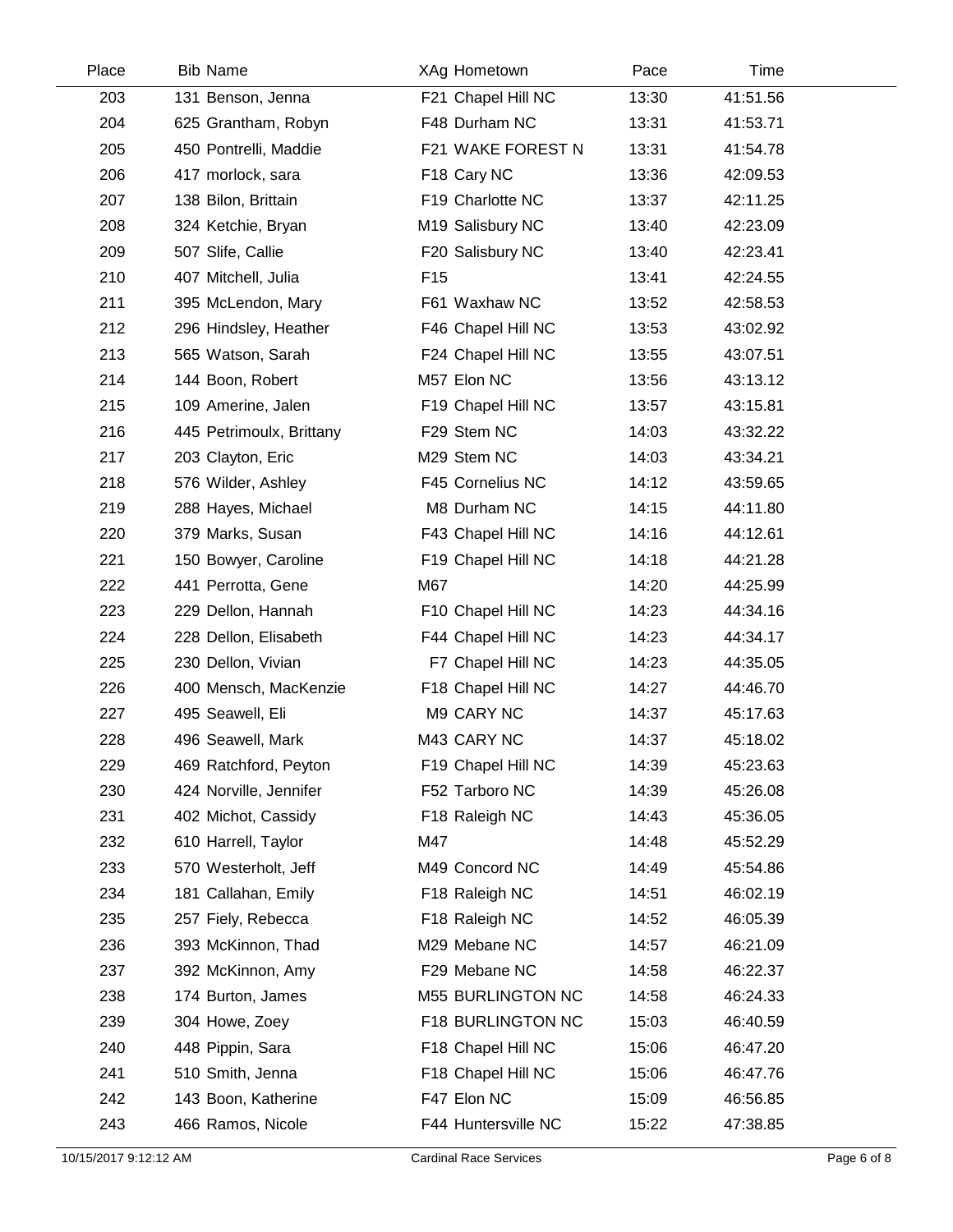| Place | <b>Bib Name</b>            | XAg Hometown           | Pace  | Time        |
|-------|----------------------------|------------------------|-------|-------------|
| 244   | 589 Worley, Andrew         | M18 Belmont NC         | 15:28 | 47:55.86    |
| 245   | 200 Christenberry, Emily   | F19 Chapel Hill NC     | 15:28 | 47:57.63    |
| 246   | 287 Hayes, Laura           | F43 Durham NC          | 15:35 | 48:17.20    |
| 247   | 645 Manjarres, Camila      | F19 Chapel Hill NC     | 15:35 | 48:18.25    |
| 248   | 222 dawes, Melanie         | F53 Chapel Hill NC     | 15:35 | 48:18.44    |
| 249   | 137 Biggins, Haley         | F19 Chapel Hill NC     | 15:36 | 48:20.30    |
| 250   | 302 Hovaniec, Samantha     | F24 Chapel Hill NC     | 15:46 | 48:52.28    |
| 251   | 549 Tilford, Geoffrey      | M35 Chapel Hill NC     | 15:46 | 48:53.75    |
| 252   | 114 Arnold, Emily          | F19 Granite Falls NC   | 15:47 | 48:56.63    |
| 253   | 178 Caddell, Keenan        | M20 Chapel Hill NC     | 16:01 | 49:39.92    |
| 254   | 378 Marks, Katie           | F20 Vilas NC           | 16:05 | 49:52.96    |
| 255   | 255 Ferguson Johns, Hannah | F23 Chapel Hill NC     | 16:06 | 49:53.49    |
| 256   | 154 Brady, Denise          | F54 Reidsville NC      | 16:39 | 51:37.85    |
| 257   | 162 Browder, Makayla       | F19 Chapel Hill NC     | 16:51 | 52:14.92    |
| 258   | 513 Sorensen, Rachel       | F19 Chapel Hill NC     | 16:51 | 52:15.09    |
| 259   | 412 Moore, Kathleen        | F19 Matthews NC        | 16:55 | 52:25.71    |
| 260   | 415 Moore, Timothy         | M50 Matthews NC        | 16:55 | 52:25.92    |
| 261   | 155 Brady, Elizabeth       | F21 Reidsville NC      | 16:57 | 52:31.26    |
| 262   | 153 Brady, Anna            | F21 Reidsville NC      | 16:57 | 52:31.34    |
| 263   | 418 Morse, Elizabeth       | F18 Chapel Hill NC     | 17:03 | 52:52.62    |
| 264   | 467 Ramos, Stephen         | M47 Huntersville NC    | 17:05 | 52:58.34    |
| 265   | 453 Pounds, Bekah          | F19 Chapel Hill NC     | 17:14 | 53:26.81    |
| 266   | 148 Bowers, Kailie         | F19 Franklinton NC     | 17:15 | 53:29.50    |
| 267   | 517 Staunton, Maya         | F19 Chapel Hill NC     | 17:15 | 53:29.56    |
| 268   | 270 Goss, Katleen          | F19 Chapel Hill NC     | 17:16 | 53:30.14    |
| 269   | 465 Ramos, Hailey          | F18 Huntersville NC    | 17:33 | 54:24.83    |
| 270   | 345 Le, Amy                | F <sub>18</sub>        | 18:24 | 57:03.37    |
| 271   | 274 Halliburton, Brianna   | F18 Indian Trail NC    | 18:25 | 57:04.66    |
| 272   | 523 Stone, Jan             | F59 Holly Springs NC   | 18:41 | 57:55.79    |
| 273   | 525 Stone, Jodi            | F22 Holly Springs NC   | 18:41 | 57:55.89    |
| 274   | 483 Rudisill, Tripp        | M49 Charlotte NC 28209 | 18:42 | 57:58.87    |
| 275   | 482 Rudisill, Kamie        | F48 Charlotte NC 28209 | 18:43 | 58:01.87    |
| 276   | 562 Wagner, Calvin         | M21 Chapel Hill NC     | 18:51 | 58:24.86    |
| 277   | 177 Byers, Lindsay         | F21 Chapel Hill NC     | 18:51 | 58:27.52    |
| 278   | 460 Rahal, Annabelle       | F20 supply NC          | 19:06 | 59:12.70    |
| 279   | 586 Woodul, Rachel         | F21 Chapel Hill NC     | 19:06 | 59:13.17    |
| 280   | 207 Conway, Sydney         | F <sub>19</sub>        | 19:06 | 59:14.03    |
| 281   | 514 Speight, Kaitlyn       | F19 Chapel Hill NC     | 19:20 | 59:55.89    |
| 282   | 579 Wilson, Elizabeth      | F19 Winterville NC     | 19:20 | 59:56.77    |
| 283   | 374 MacPherson, Heather    | F44                    | 19:22 | 01:00:02.29 |
| 284   | 373 MacPherson, Bridget    | F18 Chapel Hill NC     | 19:22 | 01:00:02.51 |